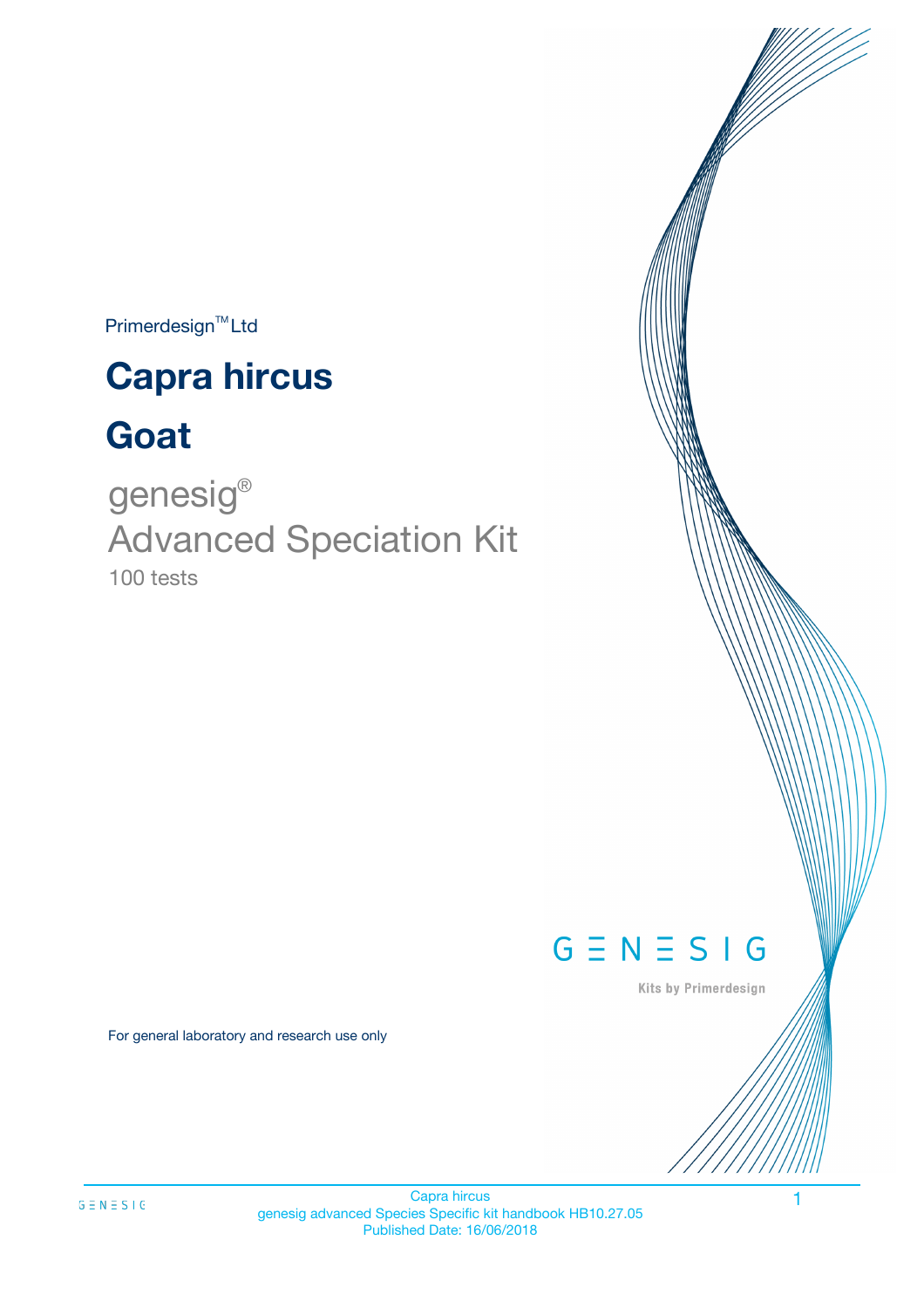### Principles of the test

#### **Real-time PCR**

This kit provides a method for detecting Capra hircus mitochondrial DNA in food samples. The kit is based on the PCR amplification of a unique species-specific tag present in the mitochondrial genome. The mitochondrial genome is an ideal target since it has been sequenced for many different species. This allows comprehensive bioinformatics analysis followed by careful design to ensure specific detection of the desired species whilst excluding detection of other related species. Furthermore, since there are multiple copies of each mitochondrial genome within each cell, the detection sensitivity for this kit is up to 100 times greater than that of a test which targets a single copy locus within the nuclear DNA genome.

PCR amplification is detected by means of a hydrolysis probe ("Taqman-style") which is degraded during PCR, releasing fluorescence. The fluorescence trace can be used to both detect and quantify the number of copies of Capra hircus mitochondrial DNA present in the sample.

#### **The 'advanced' speciation principle**

Primerdesign's advanced speciation kits represent a significant advancement in PCR-based speciation testing. These kits are supplied in a multiplex format enabling both species-specific and 'universal animal' detection in a single well. The relative signals produced by each of these tests allows the user to calculate speciation percentages with minimal sample usage. Furthermore, the unique application of a positive control sample as a PCR calibrator allows the user to increase the accuracy of their reported results. This calibration also helps overcome many of the assumptions and hurdles associated with PCR, enabling accurate inter-laboratory testing.

An advanced speciation test allows the user to calculate what percentage of sample is derived from the species of interest, along with the sensitivity of the particular test.

#### **Positive control**

The kit contains a Capra hircus DNA positive control sample for the PCR set up. This DNA is used to generate Ct values for both the species-specific and the universal component of the speciation test. The difference between these two values provides an accurate representation of a 100% Capra hircus sample.

Each time the kit is used, at least one positive control reaction must be included in the run. This positive sample demonstrates that both sets of primers and probe are detecting the species of interest. If no amplification is observed for the positive control, the test results are invalid and must be repeated.

Care should be taken to ensure that the positive control does not contaminate any other kit component which would lead to false-positive results. This can be achieved by handling this component in a Post PCR environment. Care should also be taken to avoid cross-contamination of other samples when adding the positive control to the run. This can be avoided by sealing all other samples and negative controls before pipetting the positive control into the positive control well.

#### **Negative control**

To validate any positive findings a negative control reaction should be included every time the kit is used. For this reaction the RNase/DNase free water should be used instead of template. A negative result indicates that the reagents have not become contaminated while setting up the run.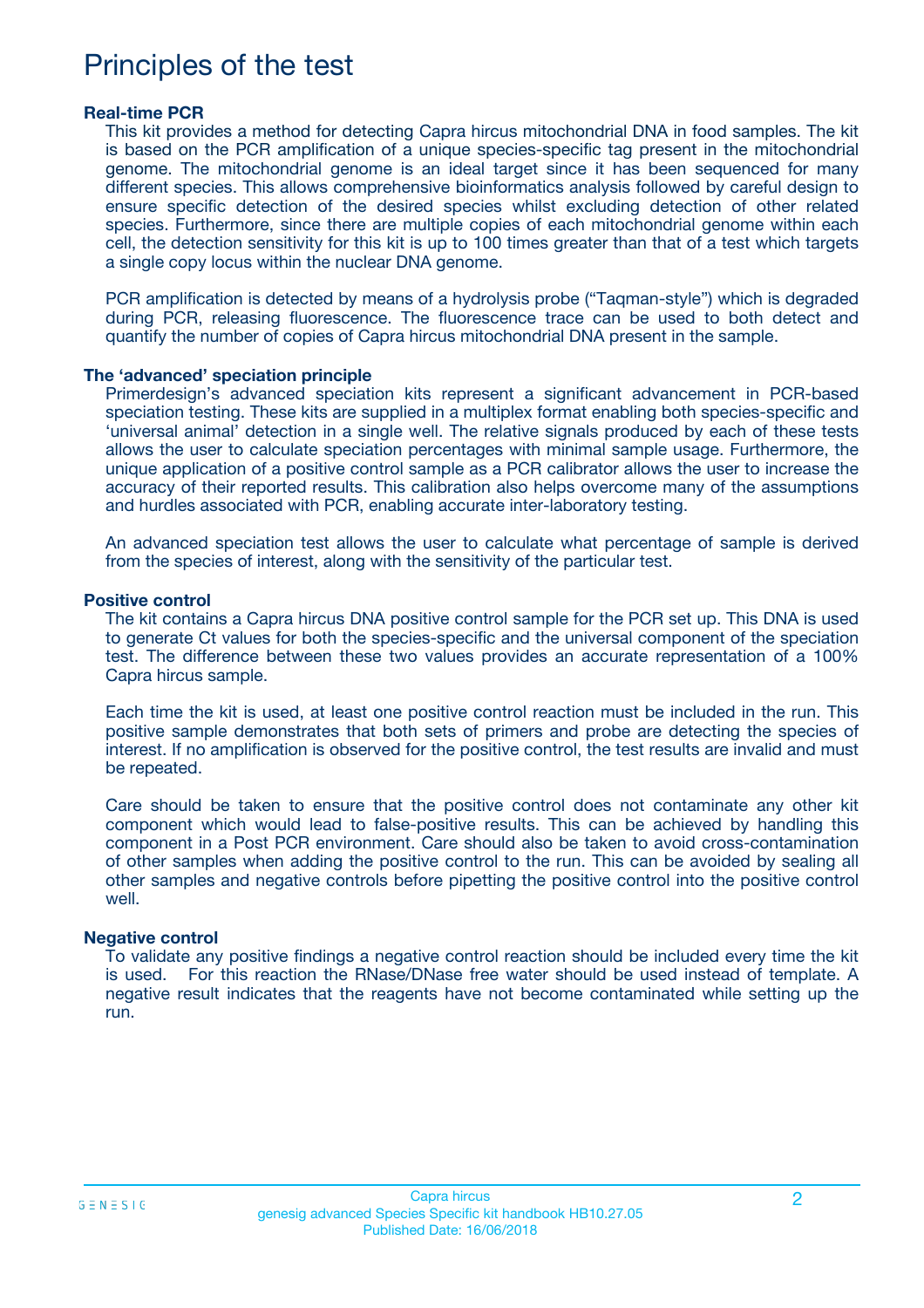#### **Endogenous control**

One of the functions of the universal meat signal is to serve as an endogenous control, confirming the extraction of a valid biological template. An early universal meat signal indicates the presence of a good yield of animal material. A poor signal indicates that there is an insufficient amount of animal material to perform an accurate speciation test.

#### **Specificity**

The kit is designed to specifically detect Goat species that are relevant to the food industry and to give negative detection on other possible animal species.

If you have a query about the detection status of a specific species or sub-species please enquire: enquiry@primerdesign.co.uk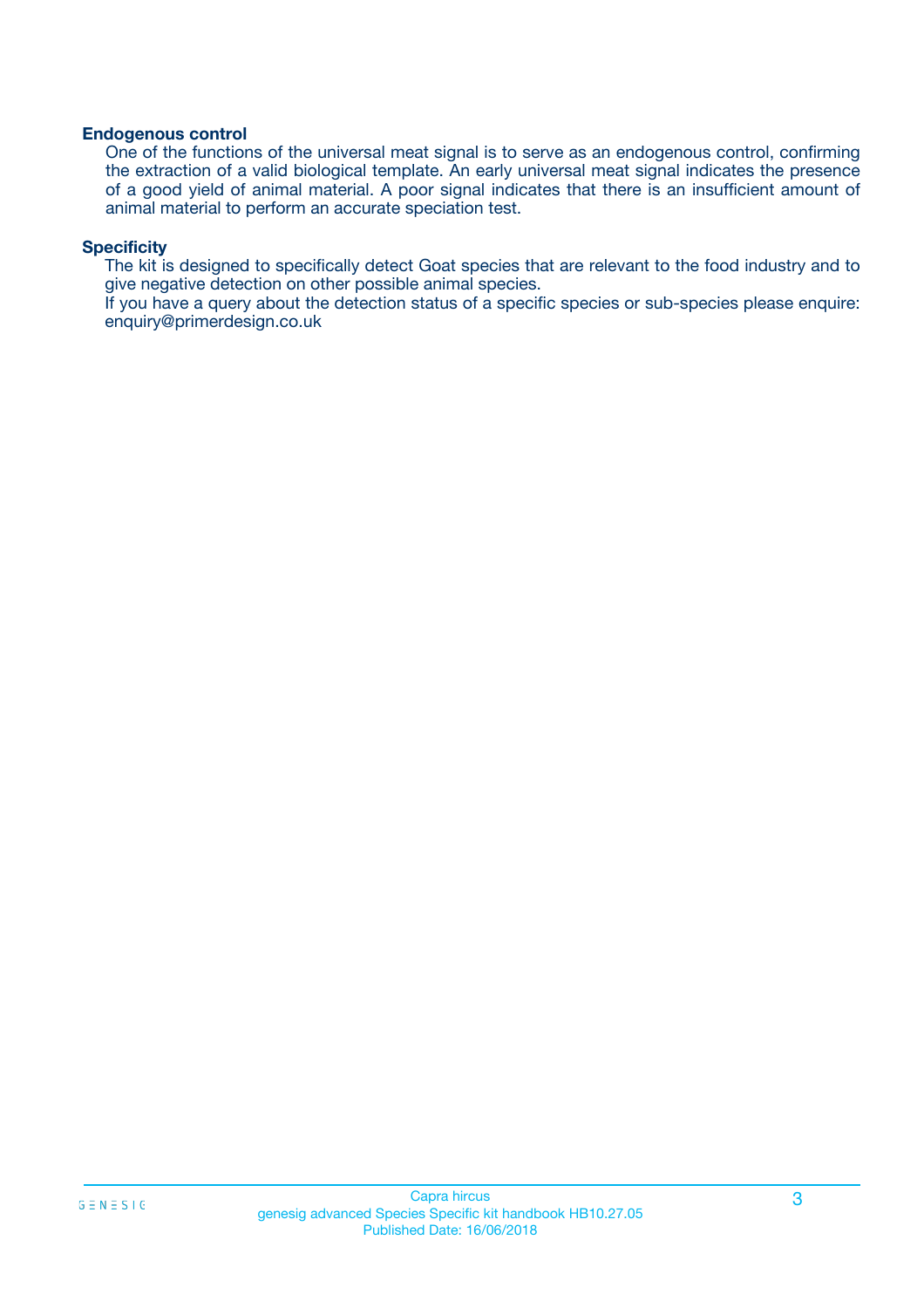## Kit contents

- **Capra hircus specific/Universal animal primer/probe mix (BROWN)** FAM/VIC labelled
- **Capra hircus positive control template (RED)**
- **RNase/DNase free water (WHITE)** for resuspension of primer/probe mix
- **Template preparation buffer (YELLOW)** for resuspension of positive control template

## Reagents and equipment to be supplied by the user

#### **Real-time PCR Instrument**

#### **DNA extraction kit**

This kit is recommended for use with genesig Easy DNA/RNA extraction kit. However, it is designed to work well with all processes that yield high quality DNA with minimal PCR inhibitors.

#### **oasig**TM **lyophilised or Precision®PLUS 2X qPCR Master Mix**

This kit is intended for use with oasig or PrecisionPLUS2X qPCR Master Mix.

#### **Pipettors and Tips**

**Vortex and centrifuge**

**Thin walled 1.5 ml PCR reaction tubes**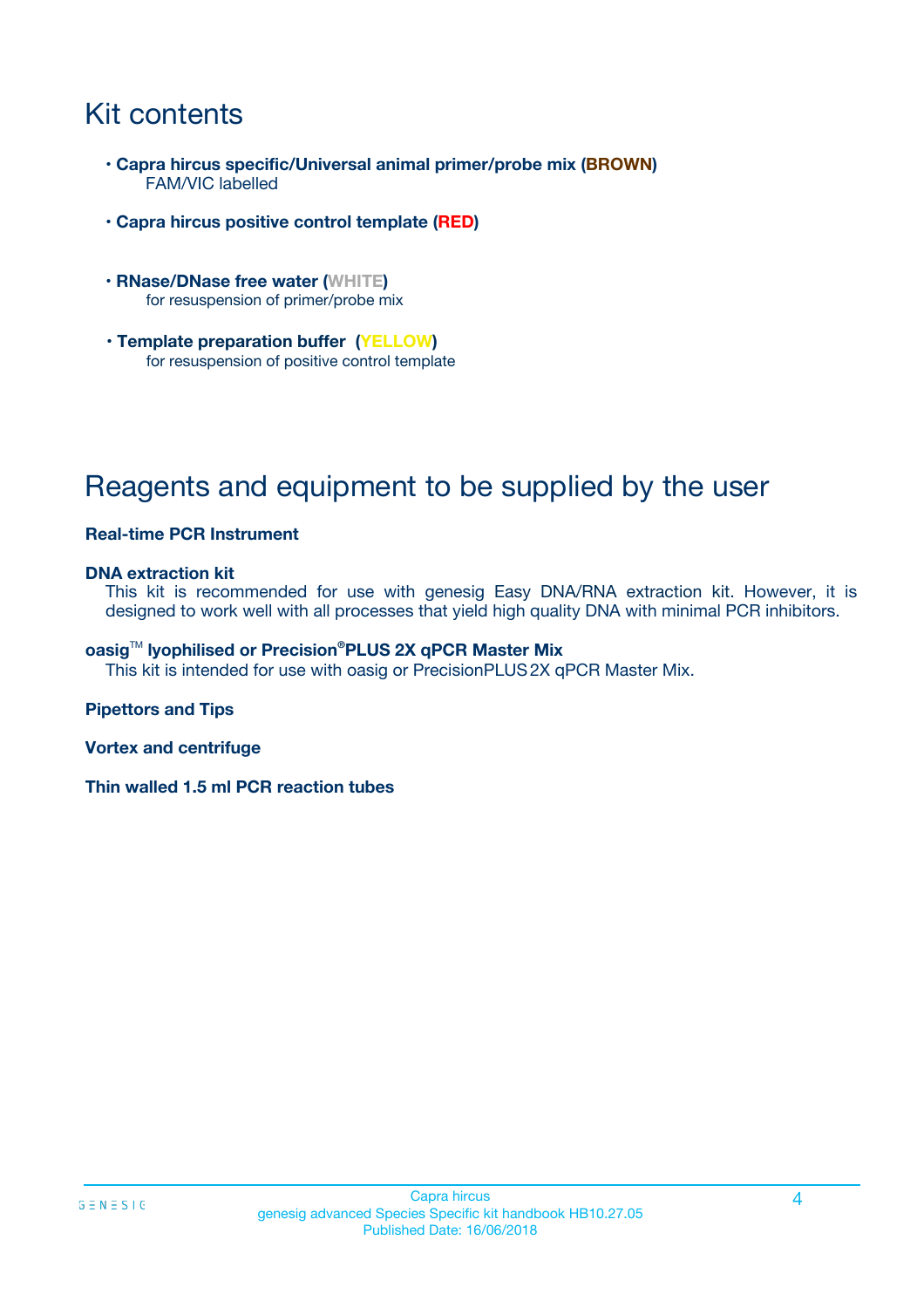### Kit storage and stability

This kit is stable at room temperature but should be stored at -20ºC on arrival. Once the lyophilised components have been resuspended they should not be exposed to temperatures above -20°C for longer than 30 minutes at a time and unnecessary repeated freeze/thawing should be avoided. The kit is stable for six months from the date of resuspension under these circumstances.

Primerdesign does not recommend using the kit after the expiry date stated on the pack.

### Suitable sample material

All kinds of sample material suited for PCR amplification can be used. Please ensure the samples are suitable in terms of purity, concentration, and DNA integrity. Always run at least one negative control with the samples. To prepare a negative control, replace the template DNA sample with RNase/DNase free water.

### Dynamic range of test

Under optimal PCR conditions genesig Capra hircus detection kits have very high priming efficiencies of >95% and can detect less than 100 copies of target template.

### Notices and disclaimers

This product is developed, designed and sold for research purposes only. It is not intended for human diagnostic or drug purposes or to be administered to humans unless clearly expressed for that purpose by the Food and Drug Administration in the USA or the appropriate regulatory authorities in the country of use. During the warranty period Primerdesign genesig detection kits allow precise and reproducible data recovery combined with excellent sensitivity. For data obtained by violation to the general GLP guidelines and the manufacturer's recommendations the right to claim under guarantee is expired. PCR is a proprietary technology covered by several US and foreign patents. These patents are owned by Roche Molecular Systems Inc. and have been sub-licensed by PE Corporation in certain fields. Depending on your specific application you may need a license from Roche or PE to practice PCR. Additional information on purchasing licenses to practice the PCR process may be obtained by contacting the Director of Licensing at Roche Molecular Systems, 1145 Atlantic Avenue, Alameda, CA 94501 or Applied Biosystems business group of the Applera Corporation, 850 Lincoln Centre Drive, Foster City, CA 94404. In addition, the 5' nuclease assay and other homogeneous amplification methods used in connection with the PCR process may be covered by U.S. Patents 5,210,015 and 5,487,972, owned by Roche Molecular Systems, Inc, and by U.S. Patent 5,538,848, owned by The Perkin-Elmer Corporation.

### **Trademarks**

Primerdesign™ is a trademark of Primerdesign Ltd.

genesig**®** is a registered trademark of Primerdesign Ltd.

The PCR process is covered by US Patents 4,683,195, and 4,683,202 and foreign equivalents owned by Hoffmann-La Roche AG. BI, ABI PRISM® GeneAmp® and MicroAmp® are registered trademarks of the Applera Genomics (Applied Biosystems Corporation). BIOMEK® is a registered trademark of Beckman Instruments, Inc.; iCycler™ is a registered trademark of Bio-Rad Laboratories, Rotor-Gene is a trademark of Corbett Research. LightCycler™ is a registered trademark of the Idaho Technology Inc. GeneAmp®, TaqMan® and AmpliTaqGold® are registered trademarks of Roche Molecular Systems, Inc., The purchase of the Primerdesign reagents cannot be construed as an authorization or implicit license to practice PCR under any patents held by Hoffmann-LaRoche Inc.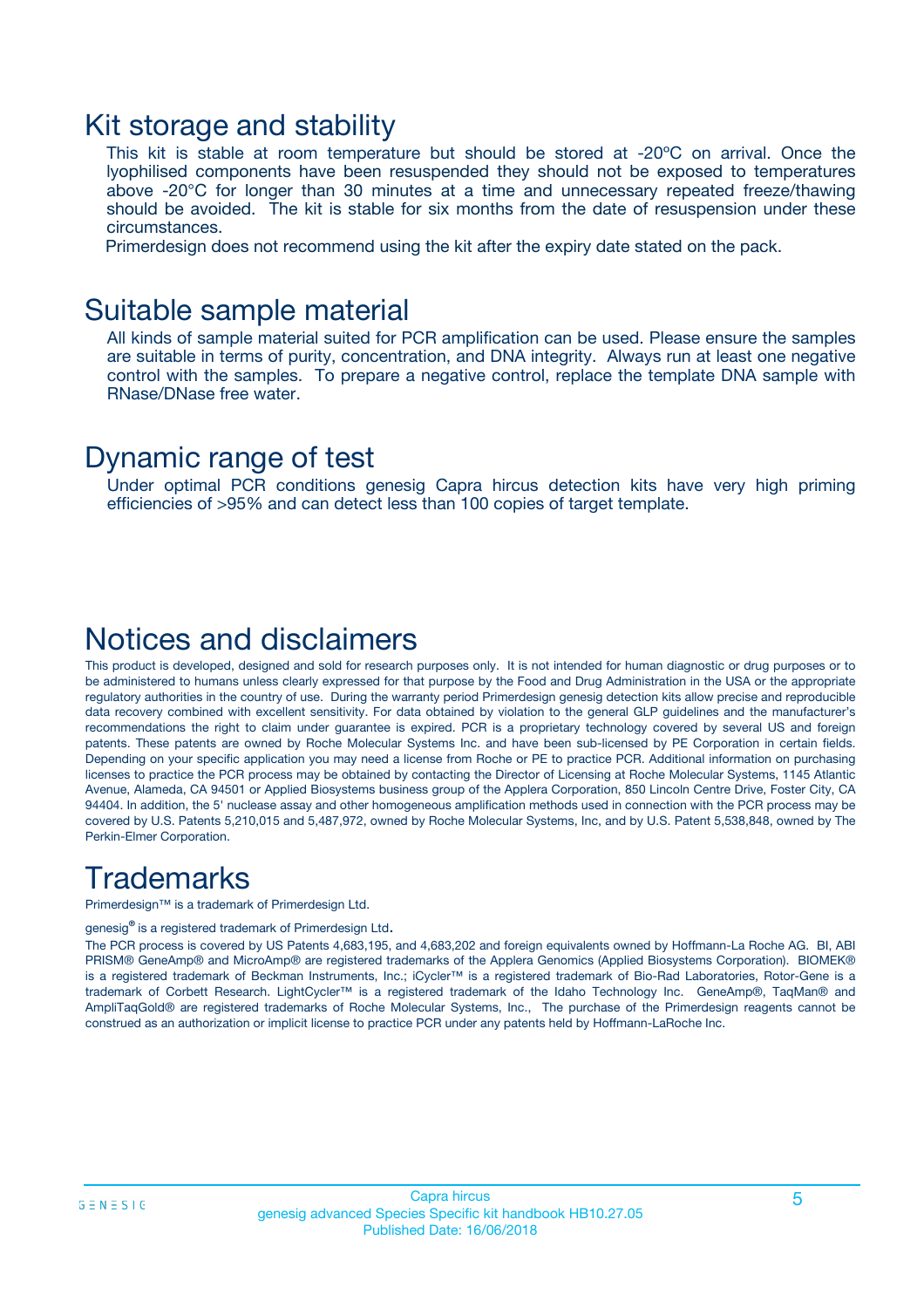### Resuspension protocol

To minimize the risk of contamination with foreign DNA, we recommend that all pipetting be performed in a PCR clean environment. Ideally this would be a designated PCR lab or PCR cabinet. Filter tips are recommended for all pipetting steps.

**1. Pulse-spin each tube in a centrifuge before opening.**

This will ensure lyophilised primer and probe mix is in the base of the tube and is not spilt upon opening the tube.

**2. Resuspend the primer/probe mix in the RNase/DNase free water supplied according to the table below:**

To ensure complete resuspension, vortex each tube thoroughly.

| Component - resuspend in water                                  | Volume   |
|-----------------------------------------------------------------|----------|
| <b>Pre-PCR pack</b>                                             |          |
| Capra hircus specific/universal animal primer/probe mix (BROWN) | 110 µl 1 |

#### **3. Resuspend the positive control template in the template preparation buffer supplied, according to the table below:**

To ensure complete resuspension, vortex the tube thoroughly.

| Component - resuspend in template preparation buffer | Volume |
|------------------------------------------------------|--------|
| <b>Post-PCR heat-sealed foil</b>                     |        |
| Capra hircus Positive Control Template (RED) *       | 100 ul |

\* This component contains high copy number template and is a VERY significant contamination risk. It must be opened and handled in a separate laboratory environment, away from the other components.

# qPCR detection protocol

**1. For each DNA sample prepare a reaction mix according to the table below:** Include sufficient reactions for positive and negative controls.

| Component                                                       | Volume   |
|-----------------------------------------------------------------|----------|
| oasig or PrecisionPLUS 2X qPCR Master Mix                       | $10 \mu$ |
| Capra hircus specific/universal animal primer/probe mix (BROWN) | 1 µl     |
| <b>RNase/DNase free water (WHITE)</b>                           | 4 µl     |
| <b>Final Volume</b>                                             | 15 µl    |

- **2. Pipette 15µl of each mix into individual wells according to your qPCR experimental plate set up.**
- **3. Pipette 5µl of DNA template into each well, according to your experimental plate set up.** To obtain a strong signal, the ideal concentration of DNA is 1-3ng/µl. The concentration should not exceed 5ng/µl. Substitute sample DNA for RNase/DNase free water as a negative control. Substitute sample DNA for positive control template as a positive control.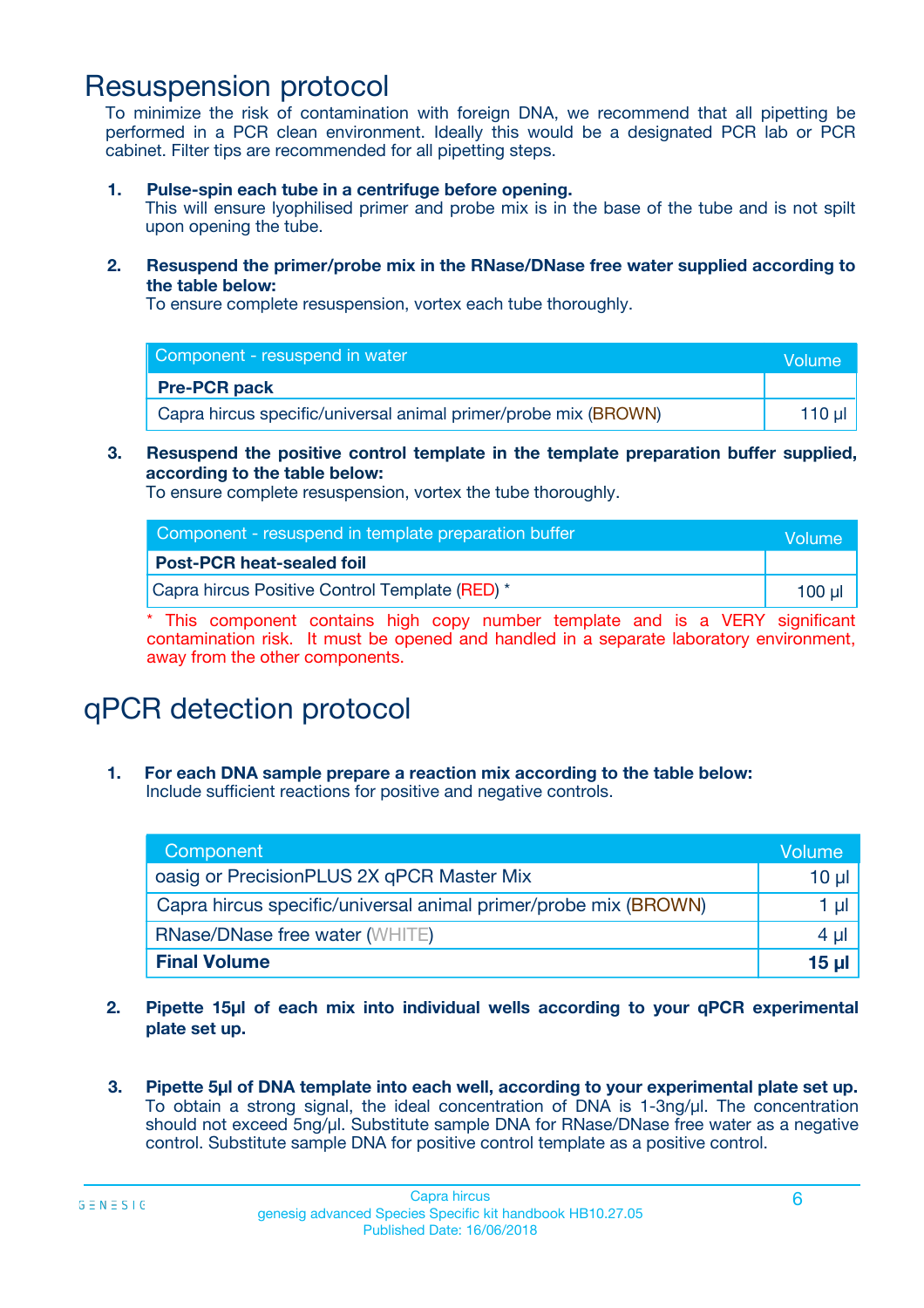# qPCR amplification protocol

Amplification conditions using oasig or PrecisionPLUS 2X qPCR Master Mix.

|             | <b>Step</b>       | <b>Time</b>     | <b>Temp</b> |
|-------------|-------------------|-----------------|-------------|
|             | Enzyme activation | 2 min           | 95 °C       |
| Cycling x50 | Denaturation      | 10 <sub>s</sub> | 95 °C       |
|             | DATA COLLECTION * | 60 s            | 60 °C       |

\* Fluorogenic data should be collected during this step through the FAM and VIC channels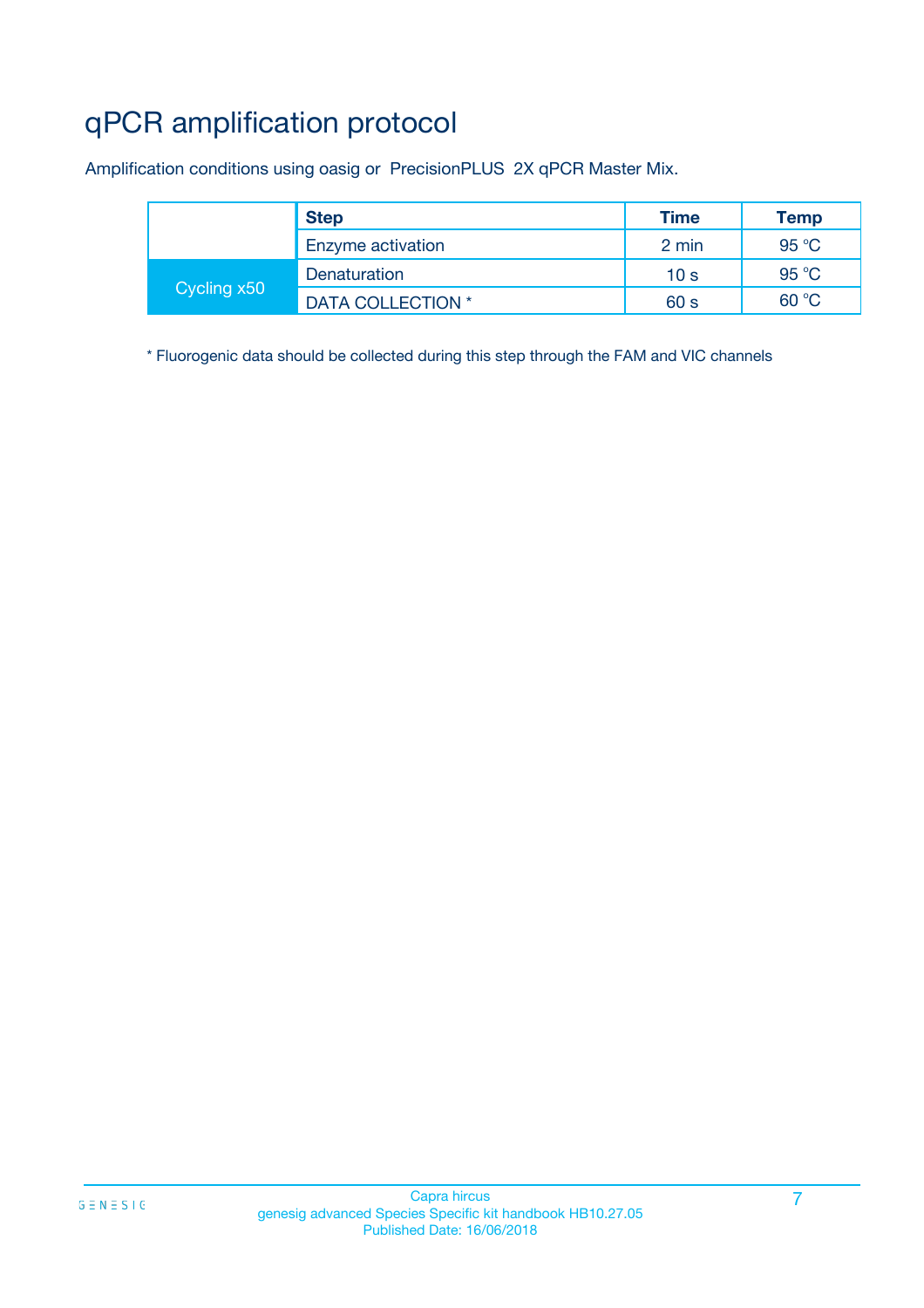### Interpretation of results

Under ideal test conditions the target of interest signal will give a positive signal, the negative control signal will be negative and the positive control signal will be positive. In alternative scenarios please refer to the following table for the correct interpretation:

| <b>Target</b><br>(FAM) | <b>Universal</b><br>signal<br>(NIC) | <b>Positive</b><br>control<br>(FAM & VIC) | <b>Negative</b><br>control<br>(FAM only) | Interpretation                                                              |
|------------------------|-------------------------------------|-------------------------------------------|------------------------------------------|-----------------------------------------------------------------------------|
| ÷                      | ÷                                   | ÷                                         |                                          | <b>POSITIVE RESULT</b><br>calculate species %<br>and check test sensitivity |
|                        |                                     | ÷                                         |                                          | <b>NEGATIVE RESULT</b>                                                      |
|                        |                                     |                                           |                                          |                                                                             |
| ÷                      |                                     | ÷                                         |                                          | <b>EXPERIMENT FAILED</b><br>due to PCR inhibition                           |
| $+$ / -                | $+ 1 -$                             | ٠                                         | $\leq$ 35                                | <b>EXPERIMENT FAILED</b><br>due to test contamination                       |
| $+ 1 -$                | $+ 1 -$                             | ÷                                         | > 35                                     | $\star$                                                                     |
|                        |                                     | ÷                                         |                                          | <b>NO ANIMAL DNA DETECTED</b>                                               |
|                        | $+/-$                               |                                           | + / -                                    | <b>EXPERIMENT FAILED</b>                                                    |

Positive control template (**RED**) is expected to amplify before Cq 32 in both the FAM and VIC channels. Failure to satisfy this quality control criterion is a strong indication that the experiment has been compromised.

\*Where the test sample is positive and the negative control is positive with a  $Cq > 35$ , the sample must be reinterpreted based on the relative signal strength of the two results:



If the sample amplifies  $> 5$  Cq earlier than the negative control then the sample should be reinterpreted (via the table above) with the negative control verified as negative.



If the sample amplifies  $< 5$  Cq earlier than the negative control then the positive sample result is invalidated and the result should be determined inconclusive due to test contamination. The test for this sample should be repeated.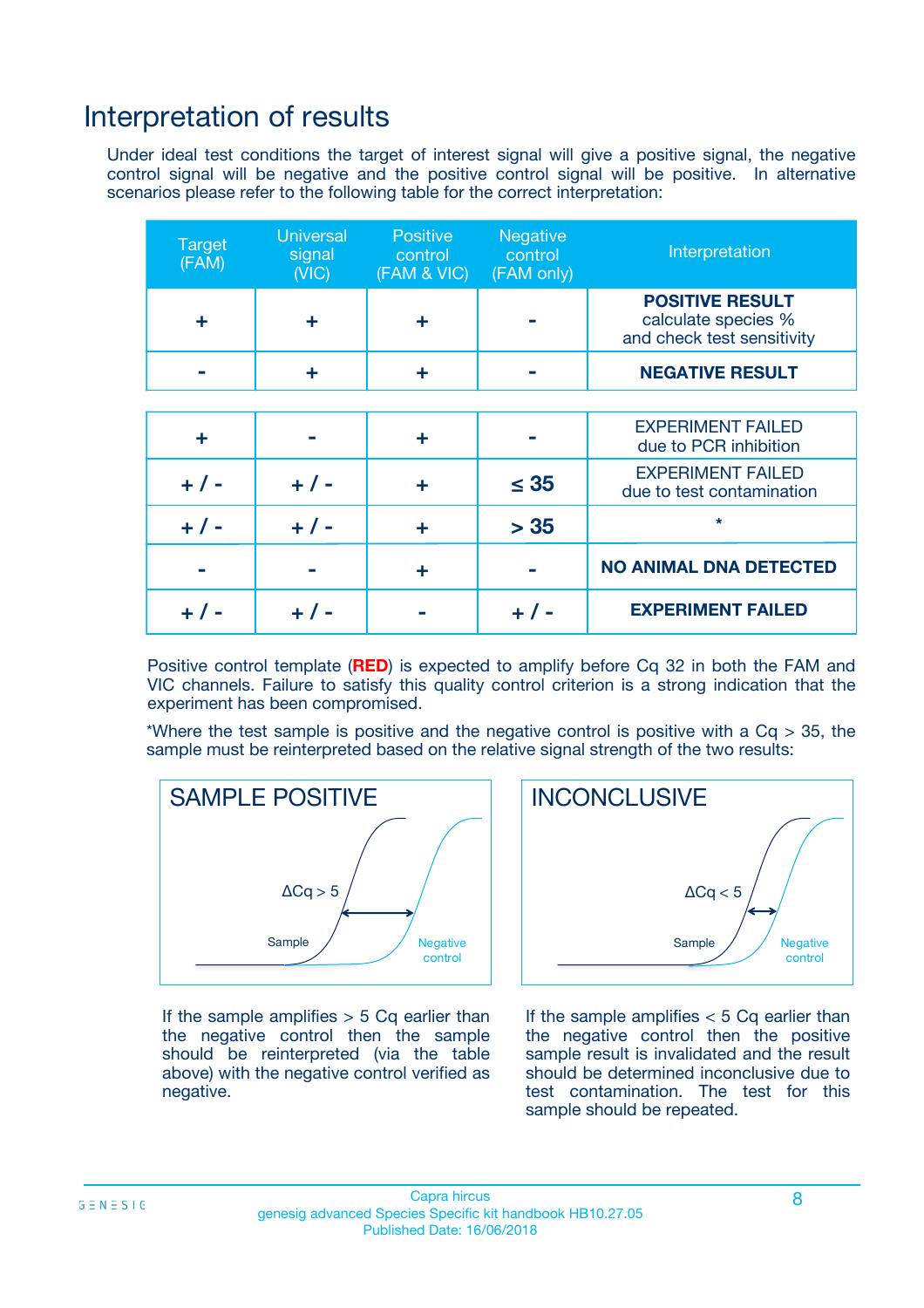#### **Calculating species %**

(n.b. a Microsoft Excel applet for automatic % calculation is available free of charge. Contact support@primerdesign.co.uk to request)

Species % = (2^-[(Cq Capra hircus [SAMPLE] – Cq Capra hircus [+ve control]) - (Cq Universal meat [SAMPLE] – Cq Universal meat [+ve control] )]) x 100

Worked example: test gives following Cq values:

Capra hircus test on sample: 24.1 Capra hircus test on positive control DNA: 23.5 Universal meat test on sample: 22.2 Universal meat test on positive control DNA: 22.4

Capra hircus% =

 $(2^{\wedge}-(24.1-23.5)-(22.2-22.4))) \times 100 =$ 

 $(2^{\wedge}$  -((0.6) - (-0.2)))  $\times$  100 =

 $(2^{\wedge}$  -0.8)  $\times$  100 = **57.4%** 

n.b. In rare circumstances, some samples may produce a speciation % greater then 100. This is usually due to the presence of PCR inhibition affecting the multiplex reaction and should be reported as 100%. If the reported speciation is greater than 400% then the level of PCR inhibition is likely too great for accurate speciation reporting. Samples such as these should be reextracted with extra washes to remove PCR inhibitors.